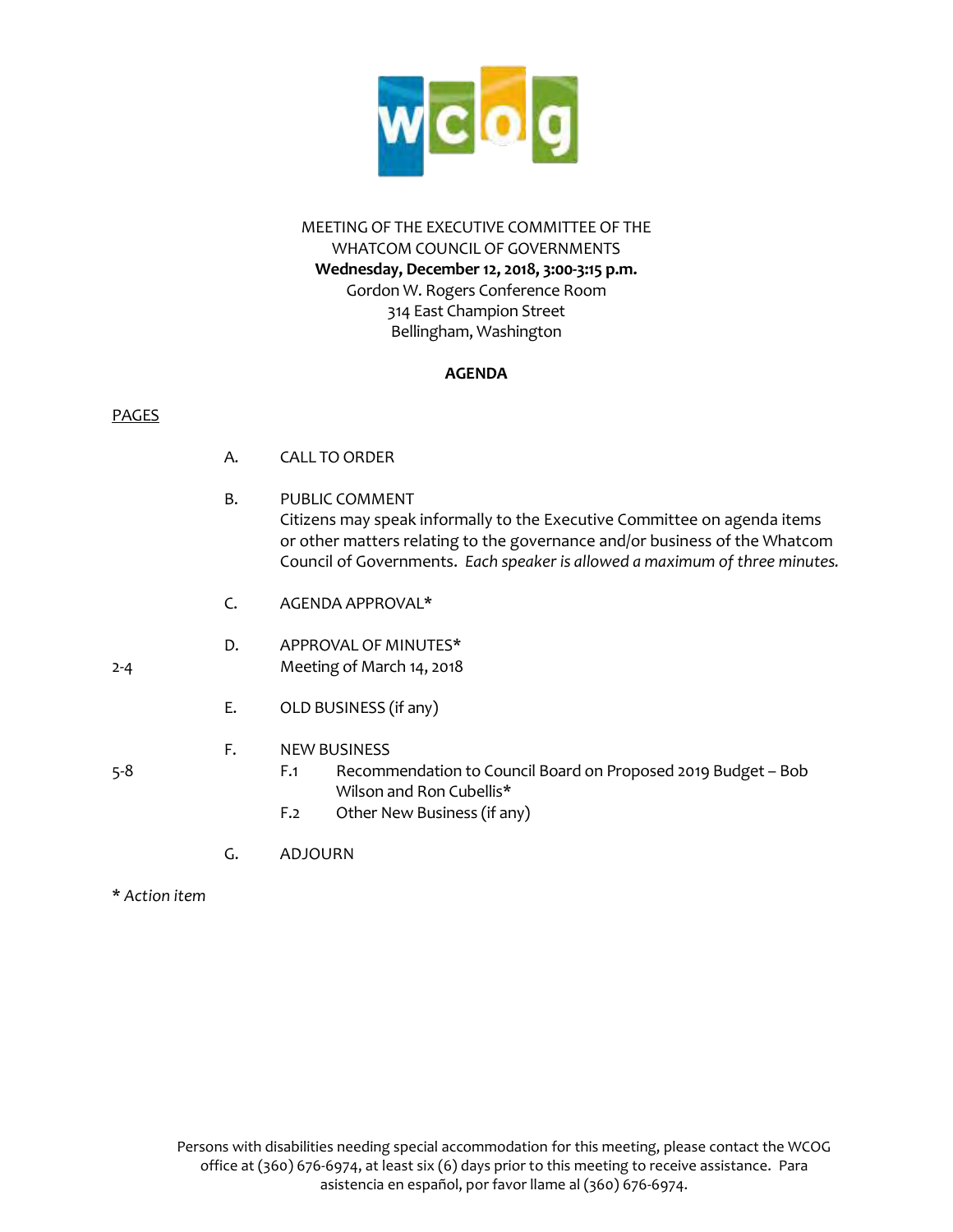## WHATCOM COUNCIL OF GOVERNMENTS EXECUTIVE COMMITTEE MINUTES – DRAFT MARCH 14, 2018

ATTENDANCE

| <b>COMMITTEE MEMBERS:</b> | Jon Mutchler (Chairman), Ferndale; Tom Jones (Vice<br>Chairman), Nooksack; Jack Louws (Secretary-Treasurer),<br>Whatcom County; Pinky Vargas (for Kelli Linville) and Terry<br>Bornemann, Bellingham; Michael Shepard (for Bobby<br>Briscoe), Port of Bellingham |  |  |  |  |  |
|---------------------------|------------------------------------------------------------------------------------------------------------------------------------------------------------------------------------------------------------------------------------------------------------------|--|--|--|--|--|
| <b>BOARD MEMBERS:</b>     | Scott Korthuis, Lynden; Kyle Christensen, Sumas                                                                                                                                                                                                                  |  |  |  |  |  |
| <b>GUESTS:</b>            | Kirk Vinish, Lummi Nation; Greg Young, Ferndale                                                                                                                                                                                                                  |  |  |  |  |  |
| STAFF:                    | Bob Wilson, Hugh Conroy                                                                                                                                                                                                                                          |  |  |  |  |  |

## A. CALL TO ORDER

Chairman Mutchler called the meeting to order at 3:02 p.m. with a quorum present.

B. PUBLIC COMMENT

No members of the public were in attendance.

C. AGENDA APPROVAL

## **ADOPTED BY UNANIMOUS CONSENT**

D. CONSENT AGENDA

## **ADOPTED BY UNANIMOUS CONSENT**

E. OLD BUSINESS

No old business was discussed.

- F. NEW BUSINESS
	- F.1 Amend WCOG Personnel Manual

Mr. Wilson explained the need for the amendments to the Personnel Manual that staff was proposing.

**MOTION:** Mr. Louws moved, Mr. Jones seconded, to approve the amendments to the Personnel Manual, as presented.

#### **MOTION PASSED**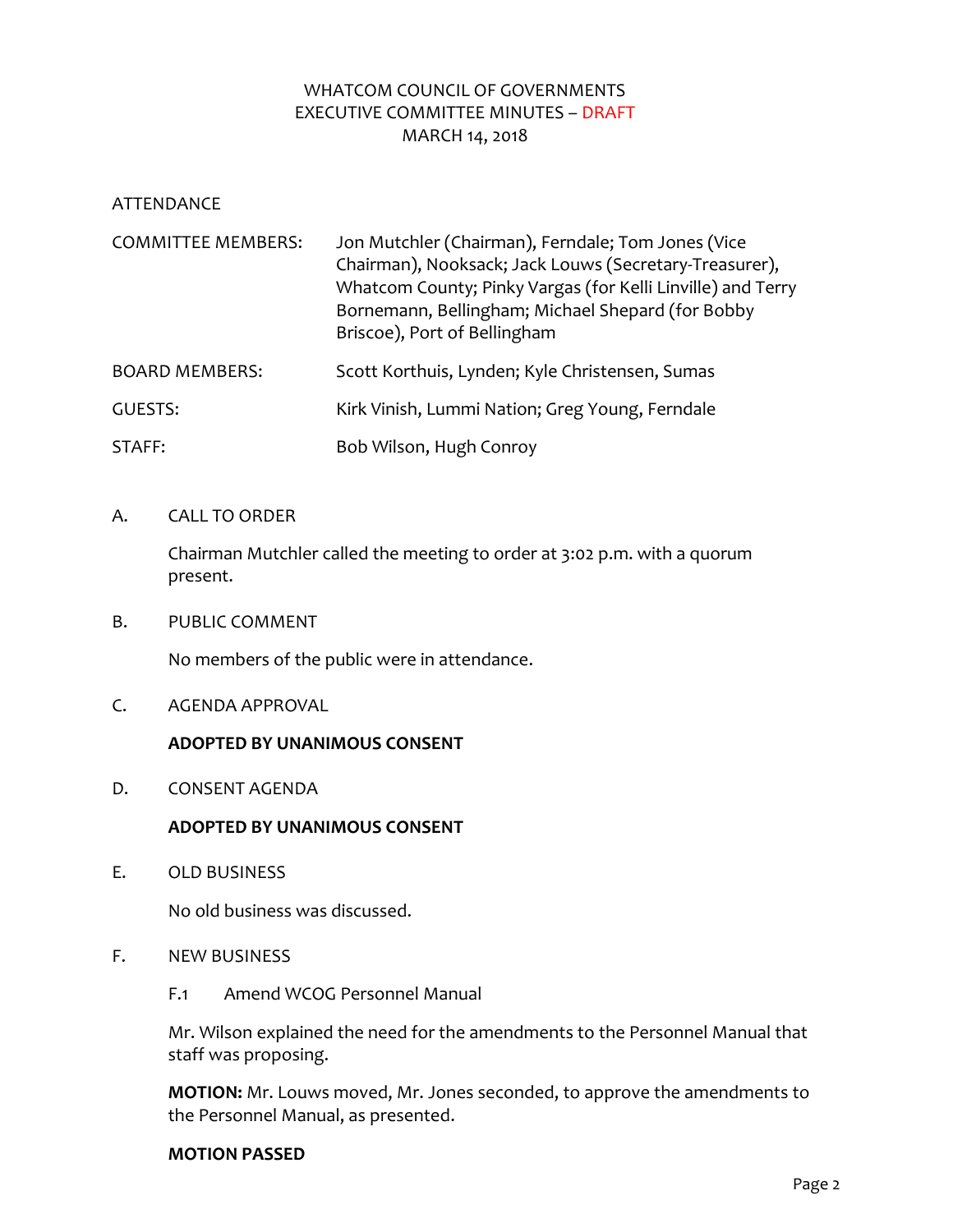Executive Committee Minutes March 14, 2018 Page 2

## F.2 Approval of Professional Services Contract

Mr. Conroy explained that WCOG had received funding through the Surface Transportation Block Grant program to update the Household Travel Survey, which generates data that are essential to the regional travel-demand model. He also described the process used to select the consultant and answered questions.

**MOTION:** Mr. Bornemann moved, Ms. Vargas seconded, to authorize the Executive Director to enter into a professional services contract with RSG Consulting in the amount of \$249,146.

## **MOTION PASSED**

F.3 Cancellation of May 9, 2018 Executive Committee Meeting and Call for Council Board Meeting

Mr. Wilson explained his belief that the long gap between the first and second meetings of the Council Board – from January to October – was too long and probably left those WCOG members who only serve on the Council Board feeling disconnected with WCOG. He recommended revising the 2018 meeting schedule to replace the May 9<sup>th</sup> Executive Committee meeting with a Council Board meeting, and making that the practice for the future.

**MOTION:** Mr. Jones moved, Mr. Bornemann seconded, to cancel the Executive Committee meeting scheduled for May 9, 2018, and replace it with a Council Board meeting.

## **MOTION PASSED**

F.4 Budget Report as of February 28, 2018

Mr. Wilson presented the report.

F.5 Public Utility District No. 1 Expression of Intent to Join WCOG

Mr. Wilson explained that PUD General Manager Steve Jilk had recently informed him that the PUD Board of Commissioners has expressed its desire to join WCOG as a voting member. Because of the need to establish a methodology to assess dues for the PUD as a voting member, Mr. Jilk informed Mr. Wilson that it would be acceptable to the PUD's Board to join as an associate (non-voting) member for 2018 while the PUD and WCOG staffs develop a proposed dues structure for presentation to, and adoption by, both boards.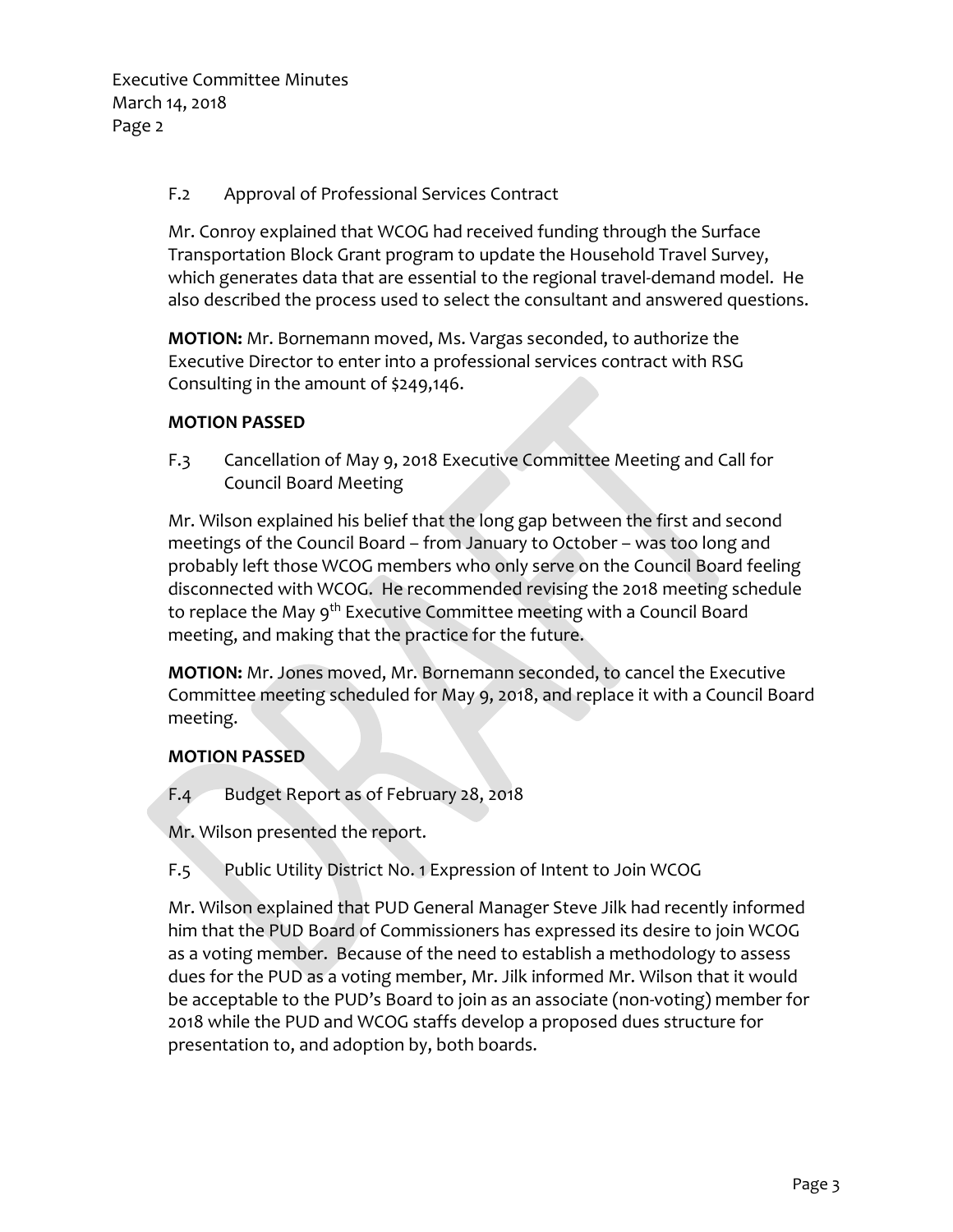Executive Committee Minutes March 14, 2018 Page 3

## G. CORRESPONDENCE

Mr. Wilson directed the members' attention to a copy of a letter he had sent to the Joint Transportation Committee in support of Blaine's request for funding to update the Interchange Justification Report for Exit 274.

H. ADJOURN

There being no further business, the meeting adjourned at 3:21 p.m.

Secretary-Treasurer Executive Director

Jack Louws **Access 19 Access 12 Access 12 Access 12 Access 12 Access 12 Access 12 Access 12 Access 12 Access 12**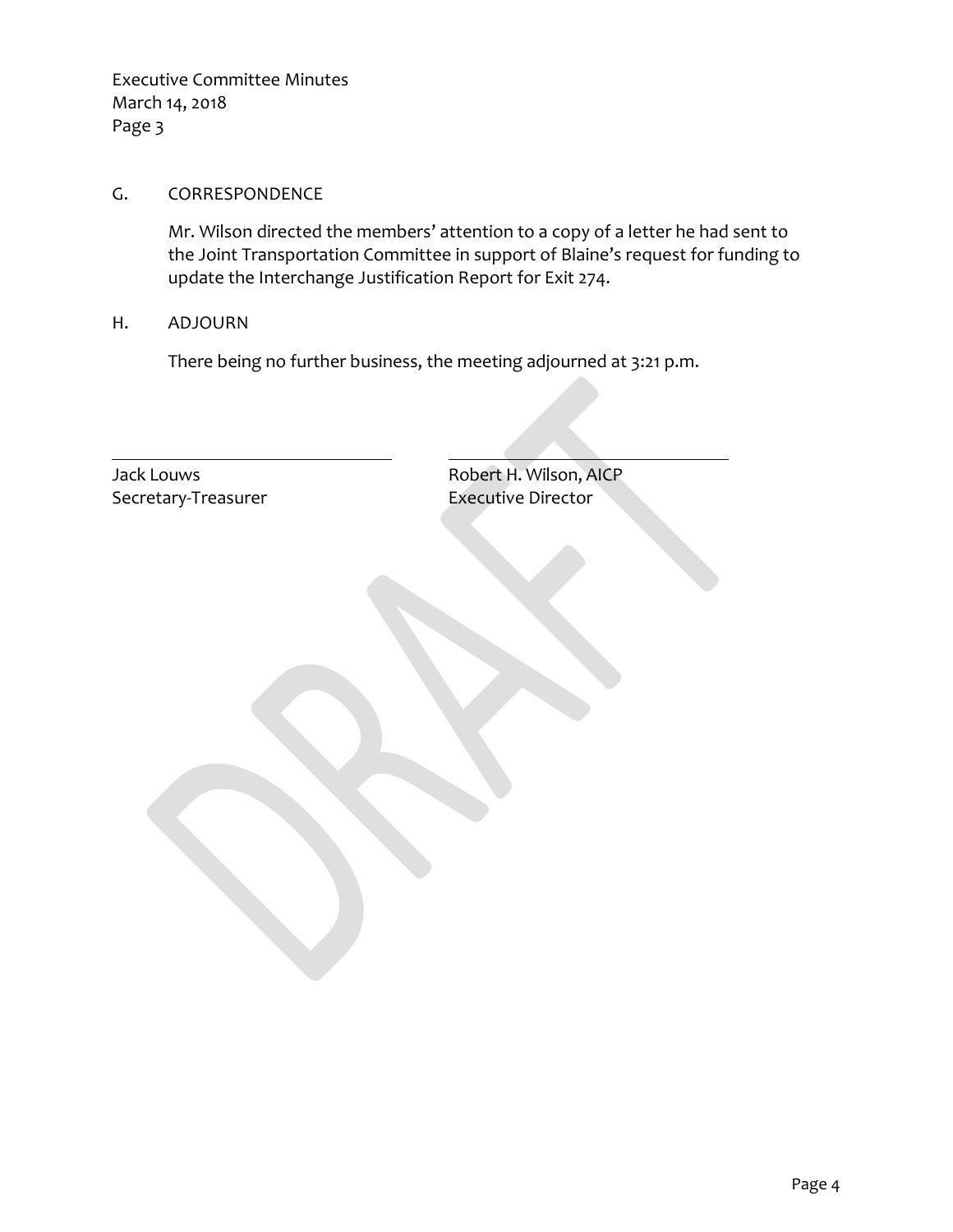

whatcom council of governments

#### *MEMORANDUM*

To: Executive Committee From: Bob Wilson, Executive Director Date: December 5, 2018 Subject: **Proposed 2019 Budget**

Attached to this memo please find the final draft of the proposed 2019 Budget for your review prior to the Council Board meeting on December 12<sup>th</sup>. I draw your attention to the following:

Dues. Dues are determined using both population and the average cost-of-living adjustment (COLA) of the member jurisdictions. Annual population change is drawn from Office of Financial Management estimates for Whatcom County, the seven cities and the Lummi Nation. A COLA of 2.63 percent is proposed for 2019.

Salaries. No salary adjustments beyond COLAs and step increases are called for in 2019. All staff members except me will receive step increases, and everyone will receive the COLA. It should be noted, however, that Susan Horst, Kirsten Wert and Michelle Grandy are permanent part-time staff (56.5, 80 and 75 percent time, respectively), and the amount of their increases will be prorated accordingly.

The COLA and step increases represent an aggregate increase in 2019 salaries of \$37,234, or 5.2 percent.

Employee Benefits. The COG's 2019 expense for all employee benefits – health insurance, retirement, workers' compensation, unemployment insurance, etc. – increase next year by 11.04 percent.

Consultants. As in 2018, the largest line-item increase in the 2019 Budget is the consultant expense, which will increase by approximately six percent, to \$617,473. Consultants will be used on a number of planning activities and projects, including the State Route 547 Pedestrian and Bicycle Safety Trail, updating the regional travel demand model, and others. All of these are funded, and consultant and other project expenses will be reimbursed.

**SUGGESTED MOTION:** Move to recommend to the Council Board that it adopt the proposed 2019 WCOG Budget, as presented.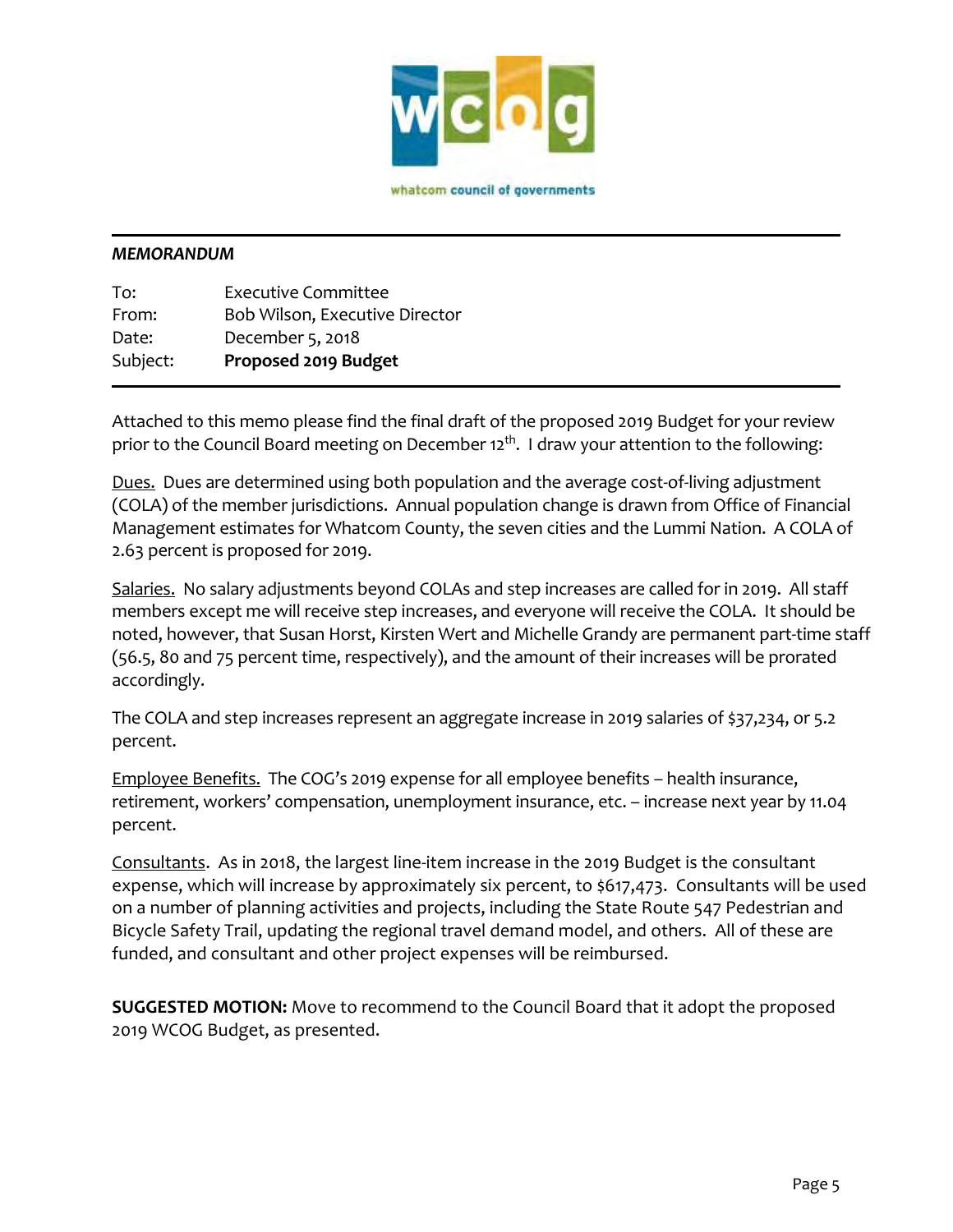# Whatcom Council of Governments 2019 Budget (draft #2 12-05-2018)

|                                                    |          | 2018                        |                               | 2019                         | 2019                           |                  | 2019                            |                          |
|----------------------------------------------------|----------|-----------------------------|-------------------------------|------------------------------|--------------------------------|------------------|---------------------------------|--------------------------|
| <b>CONSOLIDATED</b>                                |          | Adopted<br>$12 - 13 - 2017$ |                               | Draft #1<br>$10 - 03 - 2018$ | Draft #2<br>$12 - 05 - 2018$   |                  | Changes<br>$10/3$ to<br>12/5/18 |                          |
| <b>Beginning Net Cash and Investments</b>          | \$       | 109,277                     | \$                            | 245,000                      | \$                             | 245,000          | $\sqrt[6]{\frac{1}{2}}$         |                          |
| <b>REVENUE</b>                                     |          |                             |                               |                              |                                |                  |                                 |                          |
| <b>Programs &amp; Projects</b>                     |          |                             |                               |                              |                                |                  |                                 |                          |
| Local                                              | \$       | 129,766                     | \$                            | 86,705                       | \$                             | 86,705           | $\overline{\$}$                 |                          |
| <b>State</b>                                       |          | 166,354                     |                               | 452,185                      |                                | 425,456          |                                 | (26, 729)                |
| Federal                                            |          | 1,430,105                   |                               | 1,331,108                    |                                | 1,371,011        |                                 | 39,903                   |
| Canadian                                           |          | 20,000                      |                               | 10,000                       |                                | 10,000           |                                 |                          |
| Miscellaneous (foundations, classes, rebates)      |          | 90,000                      |                               | $\Omega$                     |                                | 24,845           |                                 | 24,845                   |
| <b>Total Programs &amp; Projects</b>               | \$       | 1,836,225                   | \$                            | 1,879,998                    | \$                             | 1,918,017        | \$                              | 38,019                   |
| <b>Dues</b>                                        |          |                             |                               |                              |                                |                  |                                 |                          |
| Bellingham                                         | \$       | 51,598                      | \$                            | 53,985                       | \$                             | 54,074           | \$                              | 89                       |
| <b>Blaine</b>                                      |          | 3,020                       |                               | 3,242                        |                                | 3,247            |                                 | $\sqrt{5}$               |
| Everson                                            |          | 1,565                       |                               | 1,665                        |                                | 1,668            |                                 | $\overline{3}$           |
| Ferndale                                           |          | 8,015                       |                               | 8,320                        |                                | 8,334            |                                 | $\overline{14}$          |
| Lynden                                             |          | 8,104                       |                               | 8,638                        |                                | 8,652            |                                 | $\overline{14}$          |
| Nooksack                                           |          | 887                         |                               | 915                          |                                | 917              |                                 | $\overline{c}$           |
| Sumas                                              |          | 935                         |                               | 970                          |                                | 971              |                                 | $\mathbf{1}$             |
| <b>Whatcom County (unincorporated)</b>             |          | 51,551                      |                               | 53,546                       |                                | 53,634           |                                 | 88                       |
| Lummi Nation                                       |          | 3,024                       |                               | 3,132                        |                                | 3,137            |                                 | 5                        |
| Port of Bellingham                                 |          | 22,935                      |                               | 23,953                       |                                | 23,992           |                                 | 39                       |
| Lake Whatcom Water & Sewer                         |          | 230                         |                               | 230                          |                                | 230              |                                 |                          |
| Birch Bay Water & Sewer                            |          | 150                         |                               | 150                          |                                | 150              |                                 |                          |
| <b>Opportunity Council</b>                         |          | 150                         |                               | 150                          |                                | 150              |                                 |                          |
| <b>Sudden Valley Association</b>                   |          | 150                         |                               | 150                          |                                | 150              |                                 | $\overline{\phantom{0}}$ |
| Western Washington University                      |          | 150                         |                               | 150                          |                                | 150              |                                 | $\overline{\phantom{0}}$ |
| <b>Total Dues</b>                                  | \$       | 152,464                     | \$                            | 159,196                      | \$                             | 159,456          | $\boldsymbol{\mathsf{S}}$       | 260                      |
| <b>Other Revenue</b>                               |          |                             |                               |                              |                                |                  |                                 |                          |
| Interest Income                                    |          | 1,500                       |                               | 2,500                        |                                | 2,500            |                                 | $\blacksquare$           |
| <b>Total Other Revenue</b>                         | \$       | 1,500                       | \$                            | 2,500                        | \$                             | 2,500            | \$                              | $\overline{a}$           |
| <b>Total Revenue</b>                               | \$       | 1,990,189                   | \$                            | 2,041,694                    | \$                             | 2,079,973        | \$                              | 38,279                   |
| <b>EXPENSES</b>                                    |          |                             |                               |                              |                                |                  |                                 |                          |
| <b>Salaries &amp; Benefits</b>                     |          |                             |                               |                              |                                |                  |                                 |                          |
| Salaries                                           | \$       | 718,953                     | \$                            | 755,501                      | \$                             | 756,443          | $\sqrt[6]{3}$                   | 942                      |
| Dental Insurance                                   |          | 12,202                      |                               | 12,202                       |                                | 12,202           |                                 |                          |
| <b>Disability Insurance</b>                        |          | 3,041                       |                               | 3,196                        |                                | 3,200            |                                 | 4                        |
|                                                    |          |                             |                               |                              |                                |                  |                                 |                          |
| Health Insurance                                   |          | 111,978                     |                               | 107,950                      |                                | 129,022          |                                 | 21,072                   |
| Life Insurance                                     |          | 1,007                       |                               | 1,006                        |                                | 1,006            |                                 |                          |
| <b>Retirement Contribution</b>                     |          | 91,307                      |                               | 95,949                       |                                | 96,068           |                                 | 119                      |
| Social Security Equivalent                         |          | 55,169                      |                               | 57,965                       |                                | 57,724           |                                 | (241)                    |
| Unemployment Insurance Tax                         |          | 5,037                       |                               | 12,424                       |                                | 12,425           |                                 | 1                        |
| Vision Insurance<br>Workers Compensation Insurance |          | 2,651                       |                               | 2,572                        |                                | 2,134            |                                 | (438)                    |
| <b>Total Benefits</b>                              |          | 2,869<br>285,261            |                               | 2,983<br>296,247             |                                | 2,983<br>316,764 | $\boldsymbol{\mathsf{\$}}$      | 20,517                   |
| <b>Total Salaries &amp; Benefits</b>               | \$<br>\$ |                             | \$<br>$\overline{\mathbf{e}}$ |                              | \$<br>$\overline{\mathcal{L}}$ | 1,073,207        | $\overline{\mathbf{s}}$         |                          |
|                                                    |          | 1,004,214                   |                               | 1,051,748                    |                                |                  |                                 | 21,459                   |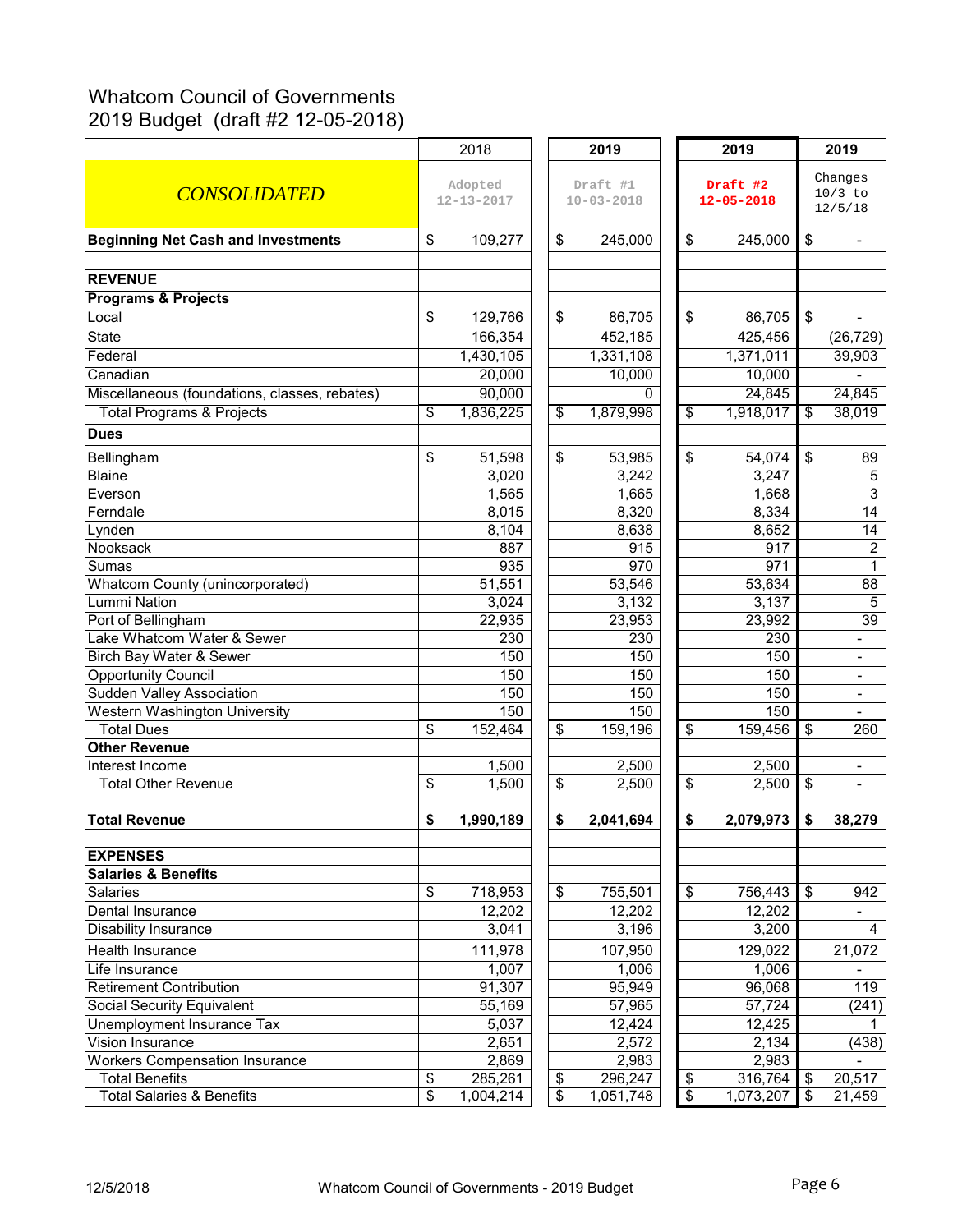# Whatcom Council of Governments 2019 Budget (draft #2 12-05-2018)

| <b>CONSOLIDATED</b>                          | 2018                        |                              | 2019      | 2019 |                              |           | 2019<br>Changes |           |
|----------------------------------------------|-----------------------------|------------------------------|-----------|------|------------------------------|-----------|-----------------|-----------|
|                                              | Adopted<br>$12 - 13 - 2017$ | Draft #1<br>$10 - 03 - 2018$ |           |      | Draft #2<br>$12 - 05 - 2018$ |           |                 | $10/3$ to |
|                                              |                             |                              |           |      |                              |           |                 | 12/5/18   |
| <b>Other Expenses</b>                        |                             |                              |           |      |                              |           |                 |           |
| <b>Communication Services</b>                | \$<br>33,000                | \$                           | 28,600    |      | \$                           | 28,600    |                 |           |
| <b>Consultants &amp; Contracted Services</b> | 581,729                     |                              | 639,473   |      |                              | 617,473   |                 | (22,000)  |
| Incentives                                   | 12,000                      |                              | 12.000    |      |                              | 12,000    |                 |           |
| Insurance - Property & Liability             | 10,000                      |                              | 10,500    |      |                              | 10,500    |                 |           |
| Office Equipment & Software                  | 34,200                      |                              | 36,120    |      |                              | 36,120    |                 |           |
| Pass Through to Partners                     | 99,000                      |                              | 33,000    |      |                              | 62,845    |                 | 29,845    |
| Printing                                     | 28,700                      |                              | 19,500    |      |                              | 19,500    |                 |           |
| <b>Professional Development</b>              | 9,600                       |                              | 18,650    |      |                              | 19,750    |                 | 1,100     |
| Rent                                         | 67,000                      |                              | 70,000    |      |                              | 74,000    |                 | 4,000     |
| Repair & Maintenance                         | 3,000                       |                              | 3,000     |      |                              | 3,000     |                 |           |
| <b>Supplies</b>                              | 9,900                       |                              | 10,600    |      |                              | 12,600    |                 | 2,000     |
| Travel                                       | 14,340                      |                              | 14,890    |      |                              | 14,890    |                 |           |
| <b>Utilities</b>                             | 15,000                      |                              | 13,000    |      |                              | 13,000    |                 |           |
| <b>Total Other Expenses</b>                  | \$<br>917,469               | \$                           | 909,333   |      | \$                           | 924,278   | \$              | 14,945    |
| <b>Total Expenses</b>                        | \$<br>1,921,683             | \$                           | 1,961,081 |      | \$                           | 1,997,485 | \$              | 36,404    |
| <b>Ending Net Cash and Investments</b>       | \$<br>177,783               | \$                           | 325,613   |      | $\boldsymbol{\mathsf{S}}$    | 327,488   | \$              | 1,875     |